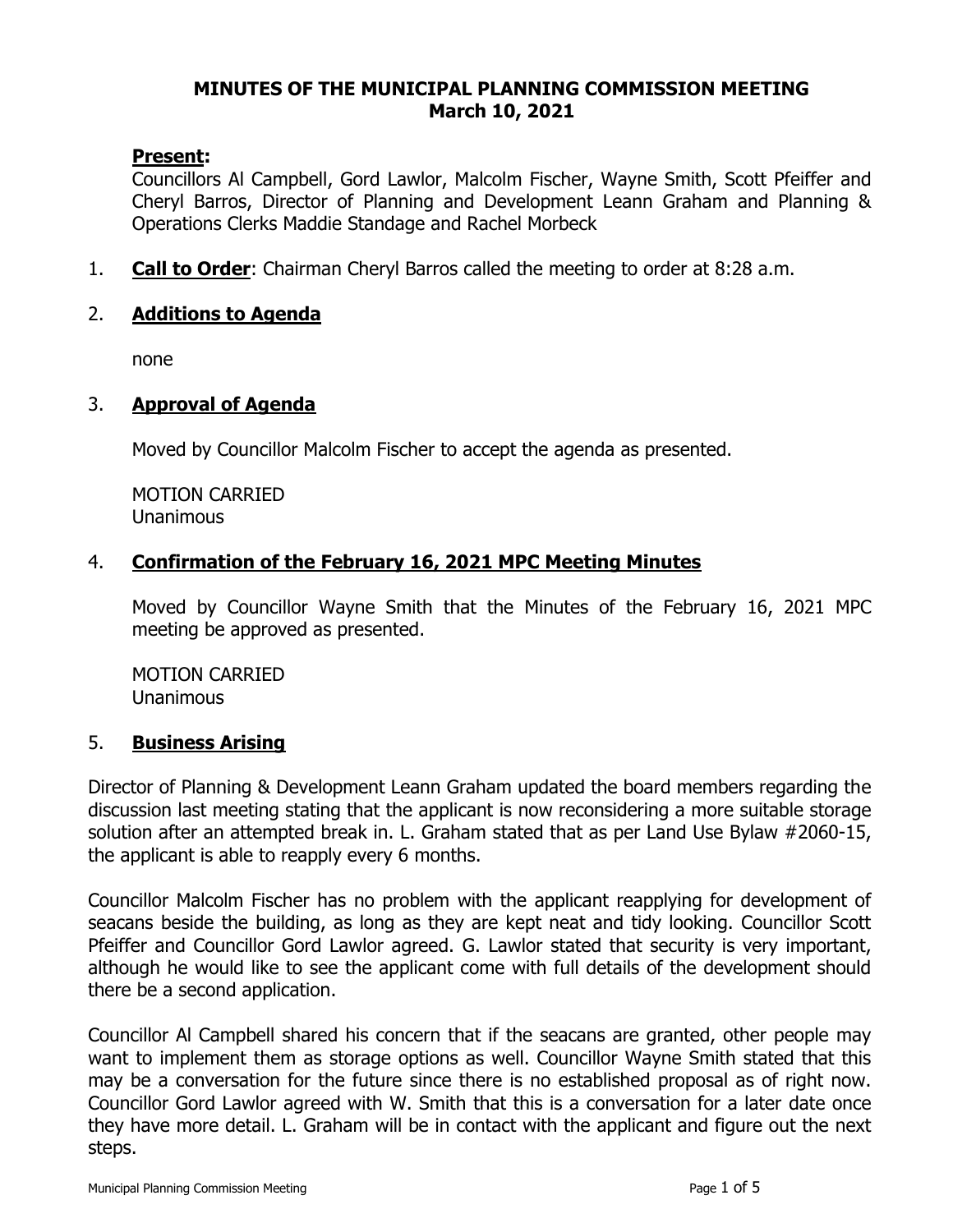6. **Development Application:** 3264-2021 **Applicant:** Amy Smith **Legal:** Lot 51, Block 3, Plan 0720227 **Municipal:** 5333 – 60 Street **Proposed Development:** Temporary Structure – Tented Carport

Director of Planning and Development read a report that follow:

## **General:**

The applicant is proposing to install a temporary structure on the above referenced property. The temporary structure is a 10' x 20' and 6.76' high tarped garage, it is proposed to be located in the rear yard adjoining to a gravel parking pad. The Land Use Bylaw requires Municipal Planning Commission approval for all temporary structures and in a residential district the permit is only valid for a 24 month period at which time the applicant will need to re-apply or remove the temporary structure.

## **Development Review:**

## **Section 56: Temporary Structures**

56.1 A temporary structure may not be erected without permission of the Municipal Planning Commission which may be granted as follows:

56.1.1 Any district other than a residential district subject to the owner agreeing to remove such a building in accordance with the terms and conditions stipulated by the Municipal Planning Commission;

### 56.1.2 A residential district provided that:

(a) No such temporary building shall have a floor area of 20.0 square metres, be more than 3.0 metres in height or set back less than 1.2 metres from the side and rear property lines; and

(b) The owner enters into an agreement to remove such a building in accordance with the terms and conditions stipulated by the Municipal Planning Commission;

(c) There shall be no more than one temporary structure per site;

(d) A temporary building being used as a garage must be placed in the rear yard only;

(e) In the case of a pre-manufactured temporary building, the elevations shall be subject to approval of the Municipal Planning Commission; and

(f) The building is completed in accordance with the terms stipulated by the Development Authority, provided that the temporary building permit shall expire at the end of 24 months, unless renewed by the Development Officer for a further term, and that such building will comply with this Bylaw.

### **Legislation and Policy:**

Staff has assessed this application against the provisions outlined in the Town of Stettler Land Use Bylaw.

# **Recommendation:**

That the Municipal Planning Commission approves this application subject to the following conditions: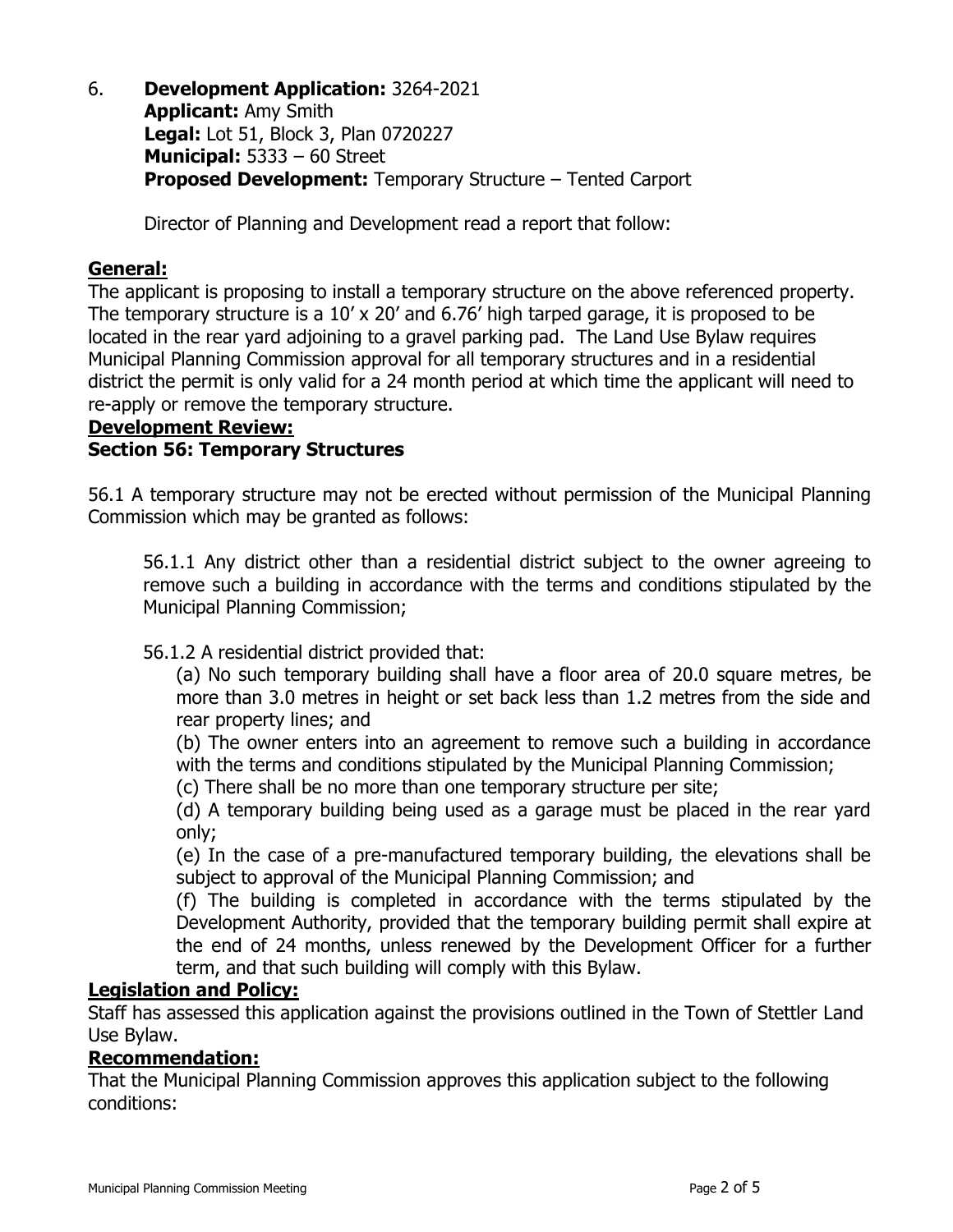- 1. The owner/applicant receive a temporary permit for a temporary structure expiring 2 years after date of issuance;
- 2. The Temporary Structure Tarped Garage must be of new condition;
- 3. The owner/applicant must comply with all the provisions of the Town of Stettler Land Use Bylaw #2060-15;
- 4. The owner/applicant must ensure the side yard setback is 1.2 meters as per Section 56.1.2(a) of Land Use Bylaw #2060-15;
- 5. The owner/applicant is responsible for the cost and repair of any damage to public property or works located thereon that may occur as a result of undertaking work regulated by the Alberta Building Code;
- 6. Compliance with the provisions of Land Use Bylaw #2060-15 does not exempt the applicant from compliance with any provincial, federal, or other municipal legislation;
- 7. The proposed development (Temporary Structure Tarped Garage) shall be located in accordance with the approved plan; any changes to this site plan must be approved by the Town of Stettler;

### **Alternatives:**

Defeat the application stating reasons.

### **Discussion**

Councillor Al Campbell asked for clarification on the 24 month permit. Director of Planning and Development Leann Graham indicated that the permit for the temporary structure will only be valid for 24 months at which time the applicant must remove it or reapply.

Moved by Councilor Malcolm Fischer to approve the application as presented. MOTION CARRIED Unanimous

7. **Development Application:** 3266-2021 **Applicant:** James Patko Contracting Inc. **Legal:** Lot Unit 43, Plan 9423139 **Municipal:** #10 6500 – 40 Avenue **Proposed Development:** Single Family Dwelling with Attached Garage

Director of Planning and Development read a report that follow:

# **General:**

The applicant is proposing to build a new single family dwelling located at  $\#10\,6500 - 40$ Avenue. House plans have been provided outlining a total footprint of 213.4 square meters with a 33% site coverage.

Due to the pie shape of the lot and narrow rear yard, the applicant is requesting a front yard variance of 2.8 meters in order to meet the proposed 3.2 meter setback and will maintain the side yard setback of 1.5 meters.

### **Development Review:**

Land Use District – DC2: Direct Control Residential District 2 Existing Land Use – Empty Lot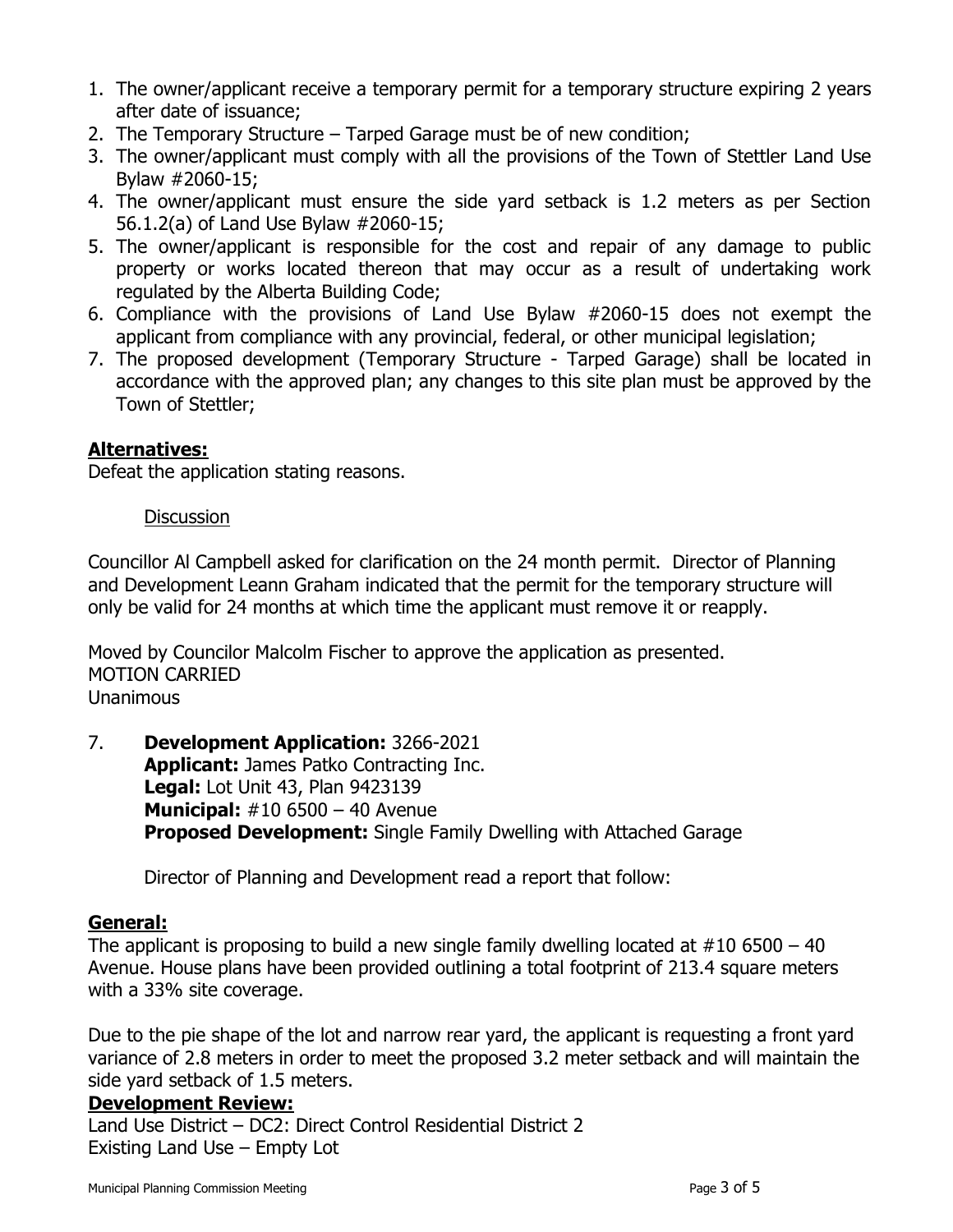Proposed Land Use – Single Family Dwelling

- Minimum Front Yard 6.0 meters required Proposed 3.2 meters.
- Minimum Side Yard  $-1.5$  meters  $-$  Proposed 1.5 meters.

Maximum Site Coverage – 40% - Proposed 33%.

# **Legislation and Policy:**

Staff has assessed this application against the provisions outlined in the Town of Stettler Land Use Bylaw 2060-15.

## **Recommendation:**

That the Municipal Planning Commission approve this application subject to the following conditions:

- 1. That the applicant receives a front yard variance of 2.8 meters.
- 2. The owner/applicant shall enter into and comply with the terms and conditions of a Development Agreement with and to the satisfaction of the Town of Stettler, in accordance with Section 650 of the Municipal Government Act with regard to the connection to municipal services.
- 3. The owner/applicant must comply with all the provisions of the Town of Stettler Land Use Bylaw #2060-15;
- 4. The owner/applicant is responsible for the cost and repair of any damage to public property or works located thereon that may occur as a result of undertaking work regulated by the Alberta Building Code or otherwise;
- 5. Compliance with the provisions of Land Use Bylaw #2060-15 does not exempt the applicant from compliance with any provincial, federal, or other municipal legislation;
- 6. The proposed development (Single Family Dwelling with Attached Garage) shall be located in accordance with the approved plan; any changes to this site plan must be approved by the Town of Stettler;
- 7. The owner/applicant shall ensure that all water, sanitary, and storm connections are approved by the Town of Stettler's Director of Operational Services;
- 8. It is the owner/applicant's responsibility to ensure that lot grading and drainage are compliant with Section 51 of the Town of Stettler Land Use Bylaw #2060-15;
- 9. The owner/applicant must submit any revisions of the blueprints to the Town of Stettler Development Authority for approval;
- 10.The owner/applicant shall arrange for and obtain approval for compliance with the current Alberta Building Code;
- 11. Applicant must provide the Town of Stettler with an Alberta Home Warranty registration number prior to issuance of a Building Permit;
- 12. Applicant must provide the Town of Stettler with an Alberta Energy Efficiency Report prior to issuance of a Building Permit;
- 13.The owner/applicant must obtain a building permit for this development. (In order to obtain a building permit all proper documentation, plans, and fees must be in place). If construction commences prior to a building permit being obtained the building permit fee shall be doubled in accordance with Town of Stettler Policy IV-1.

# **Alternatives:**

- Approve the application with additional conditions
- Defeat the application stating reasons